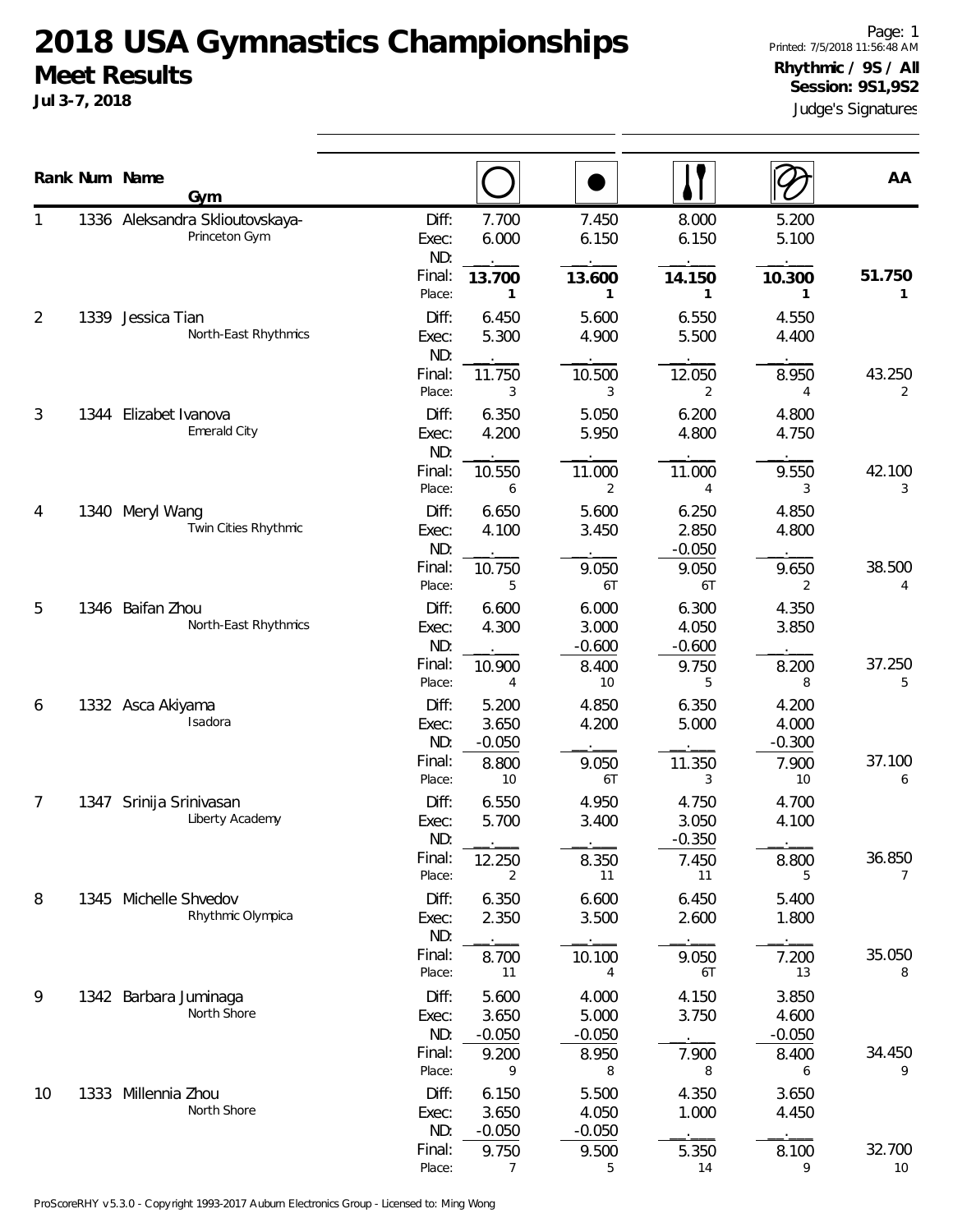|    |      | Rank Num Name<br>Gym                          |                                           |                                           |                                           |                               |                                           | AA           |
|----|------|-----------------------------------------------|-------------------------------------------|-------------------------------------------|-------------------------------------------|-------------------------------|-------------------------------------------|--------------|
| 11 | 1338 | McKenna Bailey<br>ANS                         | Diff:<br>Exec:<br>ND:<br>Final:<br>Place: | 4.500<br>3.350<br>$-0.300$<br>7.550<br>13 | 4.850<br>4.000<br>8.850<br>9              | 4.600<br>3.000<br>7.600<br>9  | 4.250<br>2.500<br>6.750<br>14             | 30.750<br>11 |
| 12 | 1337 | Allena Shustikoff<br>Capital Rhythmics        | Diff:<br>Exec:<br>ND:<br>Final:<br>Place: | 5.750<br>3.800<br>9.550<br>8              | 4.850<br>2.300<br>$-0.650$<br>6.500<br>14 | 4.100<br>2.750<br>6.850<br>12 | 4.150<br>3.650<br>7.800<br>11             | 30.700<br>12 |
| 13 | 1335 | Angie Astakhova<br><b>Evergreen Rhythmics</b> | Diff:<br>Exec:<br>ND:<br>Final:<br>Place: | 5.250<br>2.150<br>$-0.100$<br>7.300<br>14 | 4.450<br>2.550<br>7.000<br>12T            | 5.200<br>2.300<br>7.500<br>10 | 4.450<br>3.300<br>7.750<br>12             | 29.550<br>13 |
| 14 | 1341 | Mina Bourabah<br>Tampa Bay Rhythmics          | Diff:<br>Exec:<br>ND:<br>Final:<br>Place: | 6.100<br>2.300<br>8.400<br>12             | 5.250<br>1.750<br>7.000<br>12T            | 4.600<br>1.000<br>5.600<br>13 | 5.000<br>3.250<br>8.250<br>$\overline{7}$ | 29.250<br>14 |
| 15 |      | 1334 Susan Ramkissoon<br>Rhythmic Art         | Diff:<br>Exec:<br>ND:<br>Final:<br>Place: | 3.750<br>1.150<br>4.900<br>15             | 2.350<br>0.750<br>3.100<br>15             | 3.100<br>1.000<br>4.100<br>15 | 2.500<br>0.500<br>3.000<br>15             | 15.100<br>15 |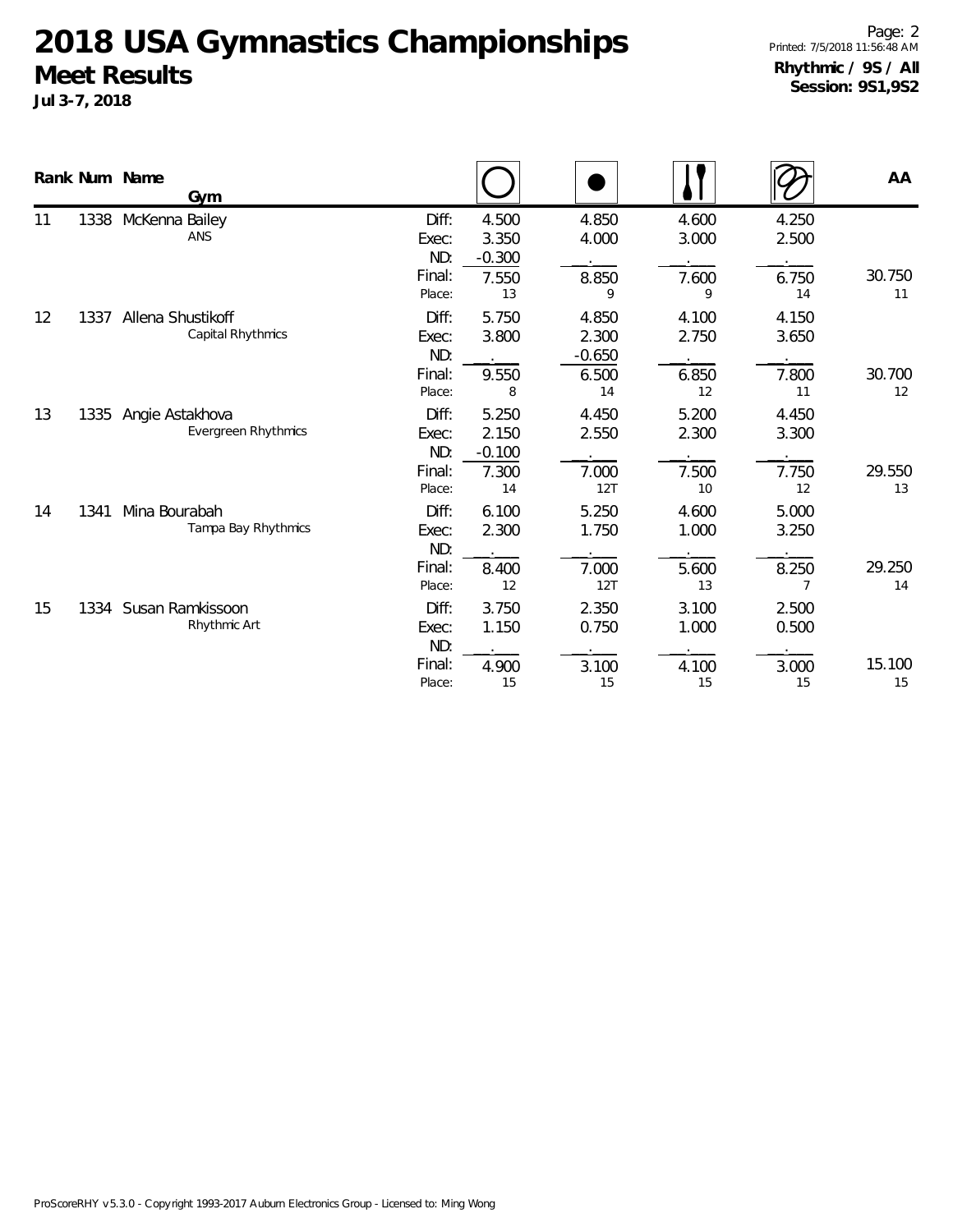|    |      | Rank Num Name<br>Gym                          |                                                     |                                                     |                                            |                                          |                                           | AA                       |
|----|------|-----------------------------------------------|-----------------------------------------------------|-----------------------------------------------------|--------------------------------------------|------------------------------------------|-------------------------------------------|--------------------------|
| 1  |      | 1311 Katherine Zhu<br>Emerald City            | Diff:<br>Exec:<br>ND:<br>Final:<br>Place:           | 6.400<br>6.900<br>13.300<br>2                       | 6.300<br>7.050<br>13.350<br>1              | 7.150<br>6.200<br>13.350<br>$\mathbf{1}$ | 5.650<br>6.400<br>$-0.100$<br>11.950<br>3 | 51.950<br>1              |
| 2  | 1301 | Daria Gittsovich<br>Twin Cities Rhythmic      | Diff:<br>Exec:<br>ND:<br>Final:                     | 5.900<br>6.700<br>12.600                            | 5.700<br>7.300<br>13.000                   | 5.750<br>5.650<br>$-0.600$<br>10.800     | 6.450<br>6.450<br>12.900                  | 49.300                   |
| 3  |      | 1304 Anastasia Lobanov<br><b>VIDA</b>         | Place:<br>Diff:<br>Exec:<br>ND:<br>Final:           | 4<br>6.700<br>6.350<br>13.050                       | 2<br>6.050<br>5.450<br>11.500              | 7<br>6.300<br>5.950<br>12.250            | 1<br>5.800<br>6.250<br>12.050             | $\overline{2}$<br>48.850 |
| 4  | 1306 | Eugenia Ryabets<br><b>Burlo Gymnastics</b>    | Place:<br>Diff:<br>Exec:<br>ND:<br>Final:           | 3<br>7.300<br>6.500<br>13.800                       | $\overline{7}$<br>6.200<br>5.550<br>11.750 | 2<br>5.950<br>5.150<br>11.100            | 2<br>4.700<br>5.750<br>10.450             | 3<br>47.100              |
| 5  |      | 1303 Amy Shneyderman<br>Isadora               | Place:<br>Diff:<br>Exec:<br>ND:<br>Final:           | 1<br>6.400<br>6.150<br>$-0.050$<br>12.500           | 5<br>5.900<br>6.450<br>12.350              | 4<br>5.500<br>4.900<br>10.400            | 5<br>4.950<br>4.650<br>$-0.050$<br>9.550  | 4<br>44.800              |
| 6  | 1314 | Gabby Fuki<br>Isadora                         | Place:<br>Diff:<br>Exec:<br>ND:<br>Final:           | 5<br>5.400<br>5.500<br>10.900                       | 3<br>5.700<br>4.150<br>$-0.050$<br>9.800   | 9<br>5.550<br>5.850<br>11.400            | 9<br>5.300<br>5.950<br>11.250             | 5<br>43.350              |
| 7T |      | 1315 Karolina Saverino<br>North Shore         | Place:<br>Diff:<br>Exec:<br>ND:                     | 9T<br>5.100<br>4.650                                | 12<br>5.750<br>6.050                       | 3<br>5.100<br>5.650<br>$-0.050$          | 4<br>4.350<br>5.750                       | 6                        |
| 7T |      | 1307 Lisa Gerasimova<br>Isadora               | Final:<br>Place:<br>Diff:<br>Exec:<br>ND:<br>Final: | 9.750<br>14<br>5.850<br>5.100<br>$-0.600$<br>10.350 | 11.800<br>4<br>6.300<br>5.350<br>11.650    | 10.700<br>8<br>5.650<br>4.450<br>10.100  | 10.100<br>8<br>5.250<br>5.000<br>10.250   | 42.350<br>7T<br>42.350   |
| 9  |      | 1312 Gabriela Montano<br><b>IK Gymnastics</b> | Place:<br>Diff:<br>Exec:<br>ND:<br>Final:           | 13<br>5.700<br>5.700<br>$-0.500$<br>10.900          | 6<br>6.250<br>4.600<br>10.850              | 10<br>5.350<br>4.350<br>9.700            | 6T<br>4.050<br>5.350<br>$-0.200$<br>9.200 | 7T<br>40.650             |
| 10 |      | 1318 Emily Wilson<br><b>MPNYC</b>             | Place:<br>Diff:<br>Exec:<br>ND:                     | 9T<br>5.850<br>5.950<br>$-0.050$                    | 8<br>4.400<br>4.500<br>$-0.600$            | 13<br>5.200<br>4.800                     | 10<br>5.150<br>5.100                      | 9                        |
|    |      |                                               | Final:<br>Place:                                    | 11.750<br>6                                         | 8.300<br>16                                | 10.000<br>11T                            | 10.250<br>6T                              | 40.300<br>10             |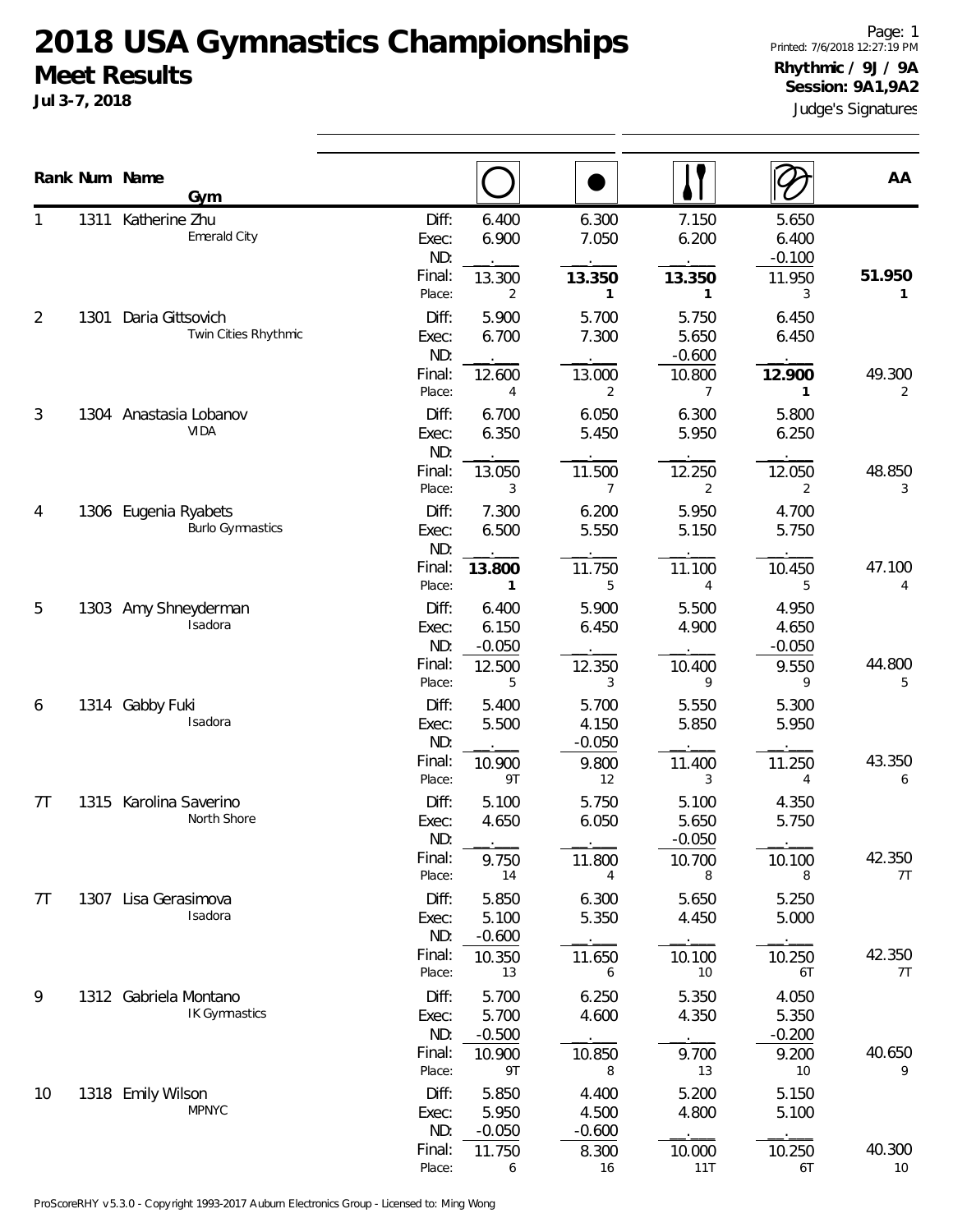|    |      | Rank Num Name<br>Gym                            |                                           |                                           |                                            |                                           |                               | AA           |
|----|------|-------------------------------------------------|-------------------------------------------|-------------------------------------------|--------------------------------------------|-------------------------------------------|-------------------------------|--------------|
| 11 | 1305 | <b>Nelly Garces</b><br>Mosaic Gymnastics        | Diff:<br>Exec:<br>ND:<br>Final:<br>Place: | 5.550<br>5.250<br>10.800<br>12            | 5.350<br>4.650<br>10.000<br>11             | 5.750<br>5.150<br>10.900<br>6             | 4.450<br>3.600<br>8.050<br>15 | 39.750<br>11 |
| 12 | 1317 | Nicole Khoma<br>North Shore                     | Diff:<br>Exec:<br>ND:<br>Final:<br>Place: | 5.600<br>5.350<br>10.950<br>8             | 4.200<br>4.300<br>$-0.150$<br>8.350<br>15  | 5.550<br>5.500<br>$-0.050$<br>11.000<br>5 | 4.050<br>4.600<br>8.650<br>12 | 38.950<br>12 |
| 13 | 1309 | Caitlin Berendt<br><b>Integrity Rhythmics</b>   | Diff:<br>Exec:<br>ND:<br>Final:<br>Place: | 5.800<br>5.450<br>11.250<br>7             | 5.300<br>4.100<br>$-0.050$<br>9.350<br>14  | 4.850<br>3.600<br>$-0.600$<br>7.850<br>14 | 4.500<br>4.650<br>9.150<br>11 | 37.600<br>13 |
| 14 | 1316 | Parker Linden<br>La Luna Rhythmic               | Diff:<br>Exec:<br>ND:<br>Final:<br>Place: | 5.100<br>3.300<br>$-0.050$<br>8.350<br>16 | 5.200<br>4.900<br>$-0.050$<br>10.050<br>10 | 6.150<br>3.850<br>10.000<br>11T           | 3.900<br>4.600<br>8.500<br>14 | 36.900<br>14 |
| 15 |      | 1302 Romana Vasyleha<br><b>International RG</b> | Diff:<br>Exec:<br>ND:<br>Final:<br>Place: | 6.500<br>4.400<br>10.900<br>9T            | 5.600<br>4.950<br>10.550<br>9              | 4.700<br>2.850<br>7.550<br>15             | 3.100<br>4.100<br>7.200<br>16 | 36.200<br>15 |
| 16 | 1310 | Olivia Hodge<br>Rhythmic Art                    | Diff:<br>Exec:<br>ND:<br>Final:<br>Place: | 4.150<br>5.800<br>$-0.250$<br>9.700<br>15 | 5.100<br>4.650<br>9.750<br>13              | 4.550<br>2.600<br>7.150<br>16             | 3.800<br>4.800<br>8.600<br>13 | 35.200<br>16 |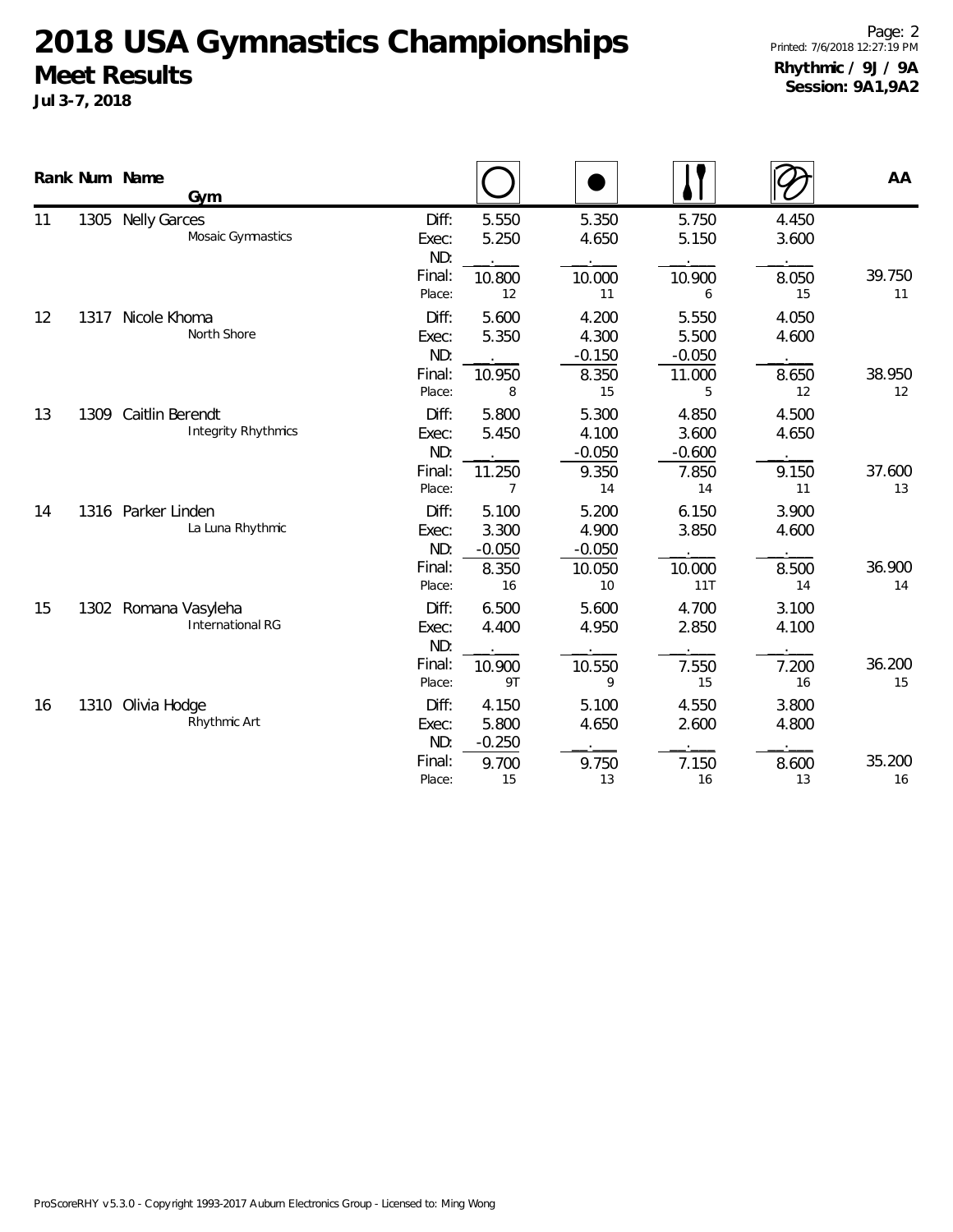**Jul 3-7, 2018**

Page: 1 Printed: 7/7/2018 11:42:05 AM **Rhythmic / 9J / 9B Session: 9B**

|       |                               | Judge's Signatures |
|-------|-------------------------------|--------------------|
|       | Rhythmic / 9J / 9B            | Session: 9B        |
| гіцрэ | Printed: 7/7/2018 11:42:05 AM |                    |

|                |      | Rank Num Name<br>Gym                         |                                 |                            |                                      |                                  |                                     | AA          |
|----------------|------|----------------------------------------------|---------------------------------|----------------------------|--------------------------------------|----------------------------------|-------------------------------------|-------------|
|                |      | 1319 Catherine Holen<br>Twin Cities Rhythmic | Diff:<br>Exec:<br>ND:           | 6.400<br>6.100<br>$-0.050$ | 5.800<br>6.000                       | 5.850<br>6.300                   | 5.350<br>6.650                      |             |
|                |      |                                              | Final:<br>Place:                | 12.450<br>3                | 11.800<br>3                          | 12.150<br>3                      | 12.000<br>1                         | 48.400<br>1 |
| $\overline{2}$ | 1321 | Michelle Aboukhaled<br>Prima Rhythmic        | Diff:<br>Exec:<br>ND:           | 5.700<br>6.400             | 5.400<br>7.000                       | 5.300<br>7.000                   | 4.300<br>5.450                      |             |
|                |      |                                              | Final:<br>Place:                | 12.100<br>4                | 12.400<br>2                          | 12.300<br>1                      | 9.750<br>4                          | 46.550<br>2 |
| 3              |      | 1322 Chiara Ruggieri<br>Rhythmic Academy LA  | Diff:<br>Exec:<br>ND:           | 6.850<br>6.900<br>$-0.050$ | 5.850<br>6.750                       | 5.300<br>5.100                   | 4.600<br>5.200<br>$-0.300$          |             |
|                |      |                                              | Final:<br>Place:                | 13.700<br>1                | 12.600<br>1                          | 10.400<br>6                      | 9.500<br>6                          | 46.200<br>3 |
| 4              |      | 1324 Yelizaveta Kovalenko<br>RhythMix        | Diff:<br>Exec:<br>ND:           | 6.400<br>5.500             | 5.800<br>5.550                       | 6.100<br>5.700                   | 5.100<br>5.600<br>$-0.050$          |             |
|                |      |                                              | Final:<br>Place:                | 11.900<br>6                | 11.350<br>6                          | 11.800<br>5                      | 10.650<br>2                         | 45.700<br>4 |
| 5              |      | 1326 Valeria Gridina<br>Rhy Academy Marin    | Diff:<br>Exec:<br>ND:           | 5.900<br>6.650             | 5.450<br>6.000                       | 5.900<br>6.200                   | 4.900<br>4.450<br>$-0.100$          |             |
|                |      |                                              | Final:<br>Place:                | 12.550<br>2                | 11.450<br>5                          | 12.100<br>4                      | 9.250<br>7                          | 45.350<br>5 |
| 6              | 1325 | Jodie Liang<br>Isadora                       | Diff:<br>Exec:<br>ND:           | 6.000<br>5.800<br>$-0.050$ | 5.150<br>4.550                       | 5.950<br>6.300                   | 3.950<br>5.900                      |             |
|                |      |                                              | Final:<br>Place:                | 11.750<br>7                | 9.700<br>$\overline{7}$              | 12.250<br>2                      | 9.850<br>3                          | 43.550<br>6 |
| 7              | 1320 | Stella-Luciana Ceo<br>LA Ritmica             | Diff:<br>Exec:<br>ND:<br>Final: | 5.350<br>6.650<br>12.000   | 6.250<br>5.500<br>$-0.100$<br>11.650 | 5.250<br>4.800<br>10.050         | 4.150<br>3.700<br>$-0.300$<br>7.550 | 41.250      |
| 8              |      | 1323 Rachel Zoftis<br>Philly Rhythmic        | Place:<br>Diff:<br>Exec:<br>ND: | 5<br>5.950<br>5.300        | 4<br>4.500<br>4.600                  | $\overline{7}$<br>4.700<br>5.250 | 8<br>3.900<br>5.800                 | 7           |
|                |      |                                              | Final:<br>Place:                | 11.250<br>8                | 9.100<br>8                           | 9.950<br>8                       | 9.700<br>5                          | 40.000<br>8 |